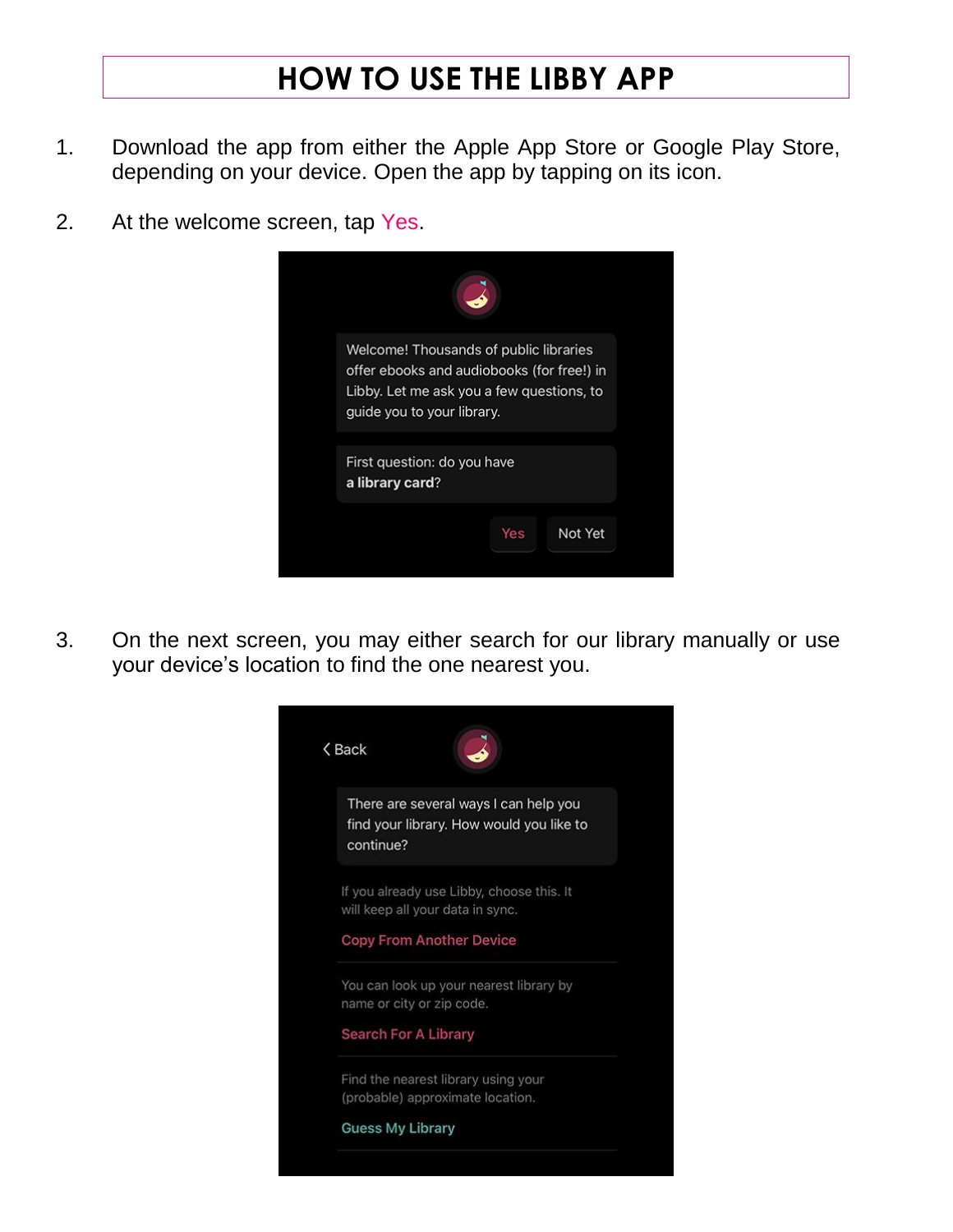a. To search, tap Search For A Library. Type "Oneonta Public Library", and select the result that says Valley Digital Library. You may also enter our zip code to get the same result.







4. On this screen, tap on Sign In With My Card.

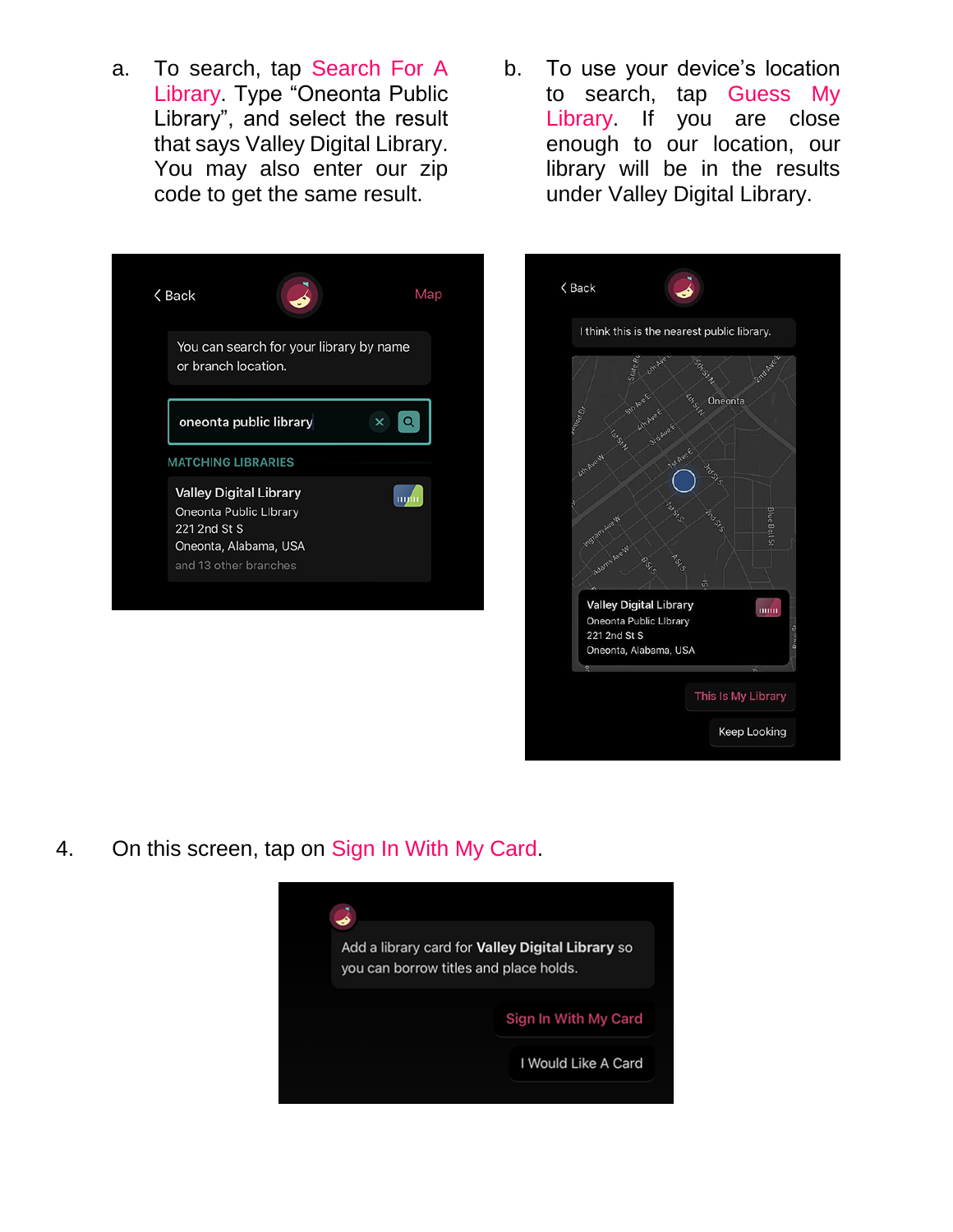5. On the next screen, tap Oneonta Public Library.

| く Back                                                               |  |
|----------------------------------------------------------------------|--|
| Let's sign into your account. Where do<br>you use your library card? |  |
| Oneonta Public Library                                               |  |
| Florence-Lauderdale Public Library                                   |  |
| Guntersville Public Library                                          |  |
| Huntsville-Madison County Public Library                             |  |

6. Enter your fourteen-digit card number, which is found on the back of your library card below the barcode. Tap Next. Then enter the phone number we have on file for you, area code included, with no spaces or dashes. Please make sure we have the correct phone number on file in order to log in successfully. Tap Sign In.

| need help, get in touch.) | Enter your library account details. (If you |
|---------------------------|---------------------------------------------|
| 22140000197390            |                                             |
| PHONE NUMBER / PASSWORD   |                                             |

7. Here you will see your digital library card. It shows your card number, the number of items you can borrow at one time, as well as how many holds you can place at one time. You may also rename your card if you wish. Tap Next.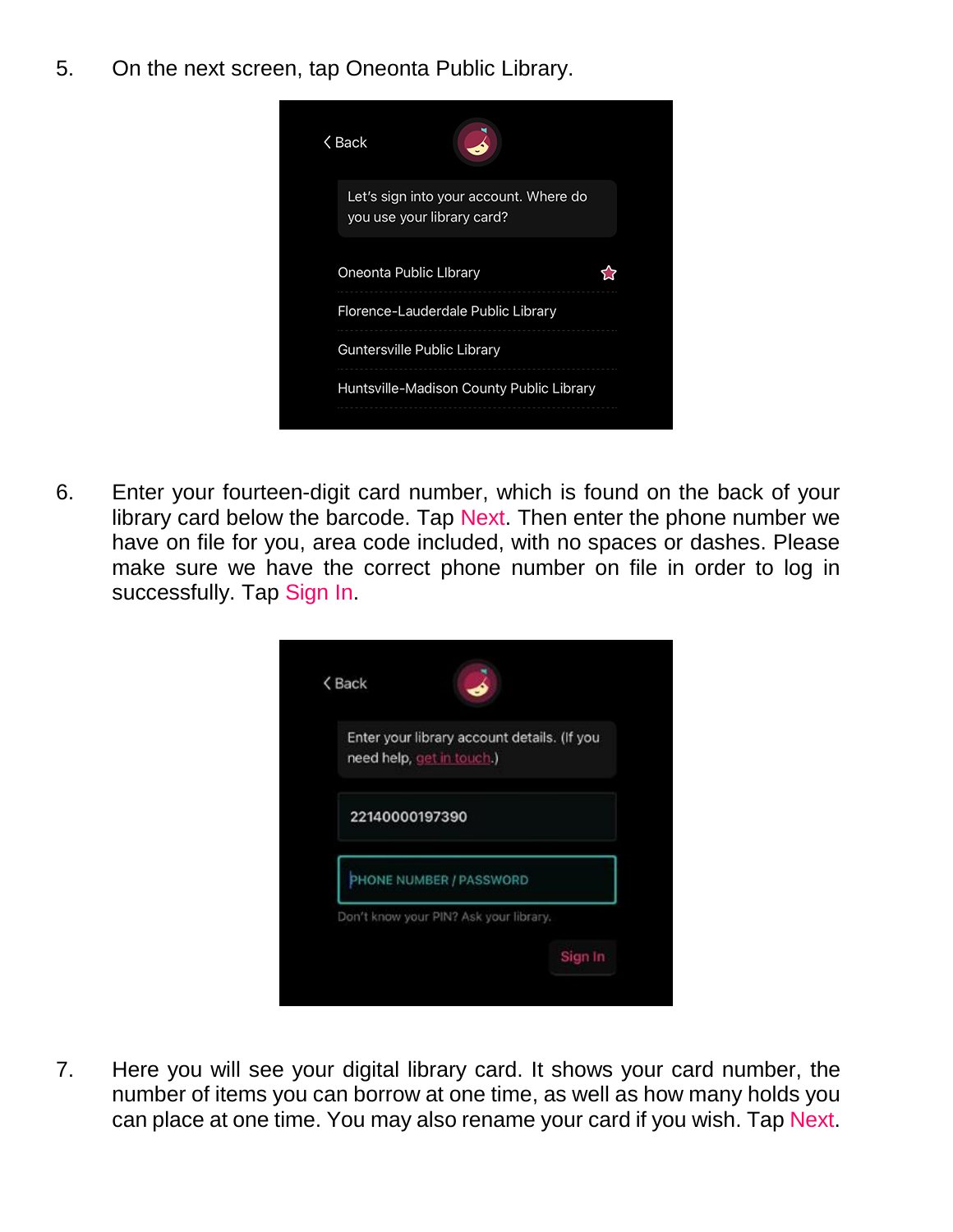|                   | Okay, you're signed in! Here is your |  |
|-------------------|--------------------------------------|--|
| library card.     |                                      |  |
|                   | 22140000197390                       |  |
| LOANS:<br>0 of 10 | <b>HOLDS</b><br>0 of 10              |  |
|                   |                                      |  |

8. You will have the option to link your Libby books to your Kindle account if you wish. Tap Skip if you don't want to do this.



9. This main page has suggestions and new releases for you to browse. If you want to search for a specific title or author, tap the magnifying glass icon at the bottom of the screen.

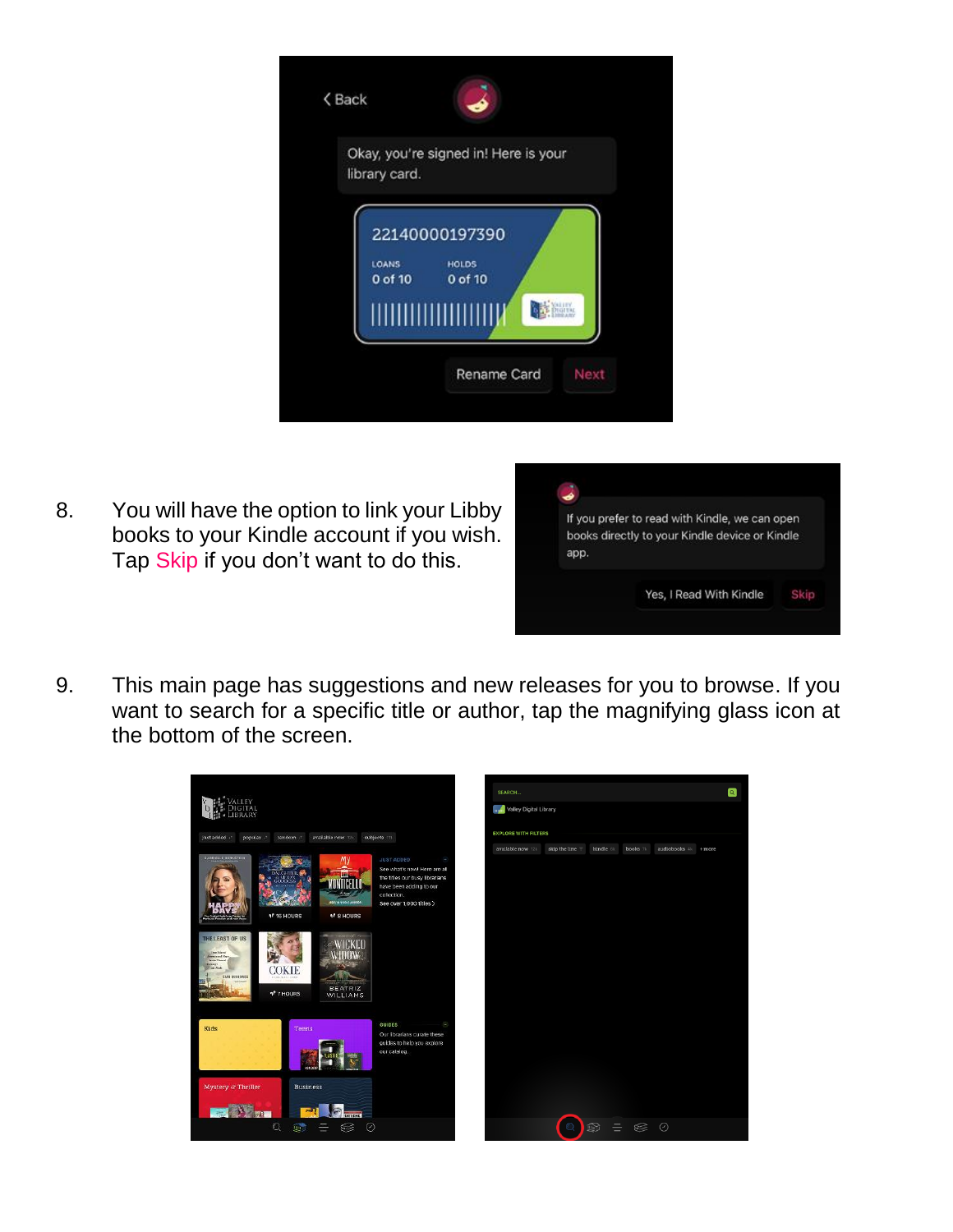10. Once you have found a book or audiobook you want to check out, you will need to see if it is available or not.

< Search

**EVERYTHING MATCHING** 

a. If the book is currently unavailable, you will be given the option to Place Hold. This will put you on the waiting list and alert you when it is your turn to read it.

A Time for Mercy.

22140000197390

HOLDS<br>0 of 10

**Place Hold!** 

 $\circ$ <sup>"</sup>

loans<br>0 of 10

About 6 weeks wait

at Valley Digital Library



**JOHN GRISHAM** TIME OR MERCY The next screen will show you how many people are in line ahead of you and an estimate of how long the wait will be. If you want to proceed, tap Place Hold! **THERE IN THE THEFT IN THE TELEVISION CONSTANTS** 

On the confirmation screen, you can manage how the app will notify you when it is your turn to borrow the book by tapping Manage Notifications.

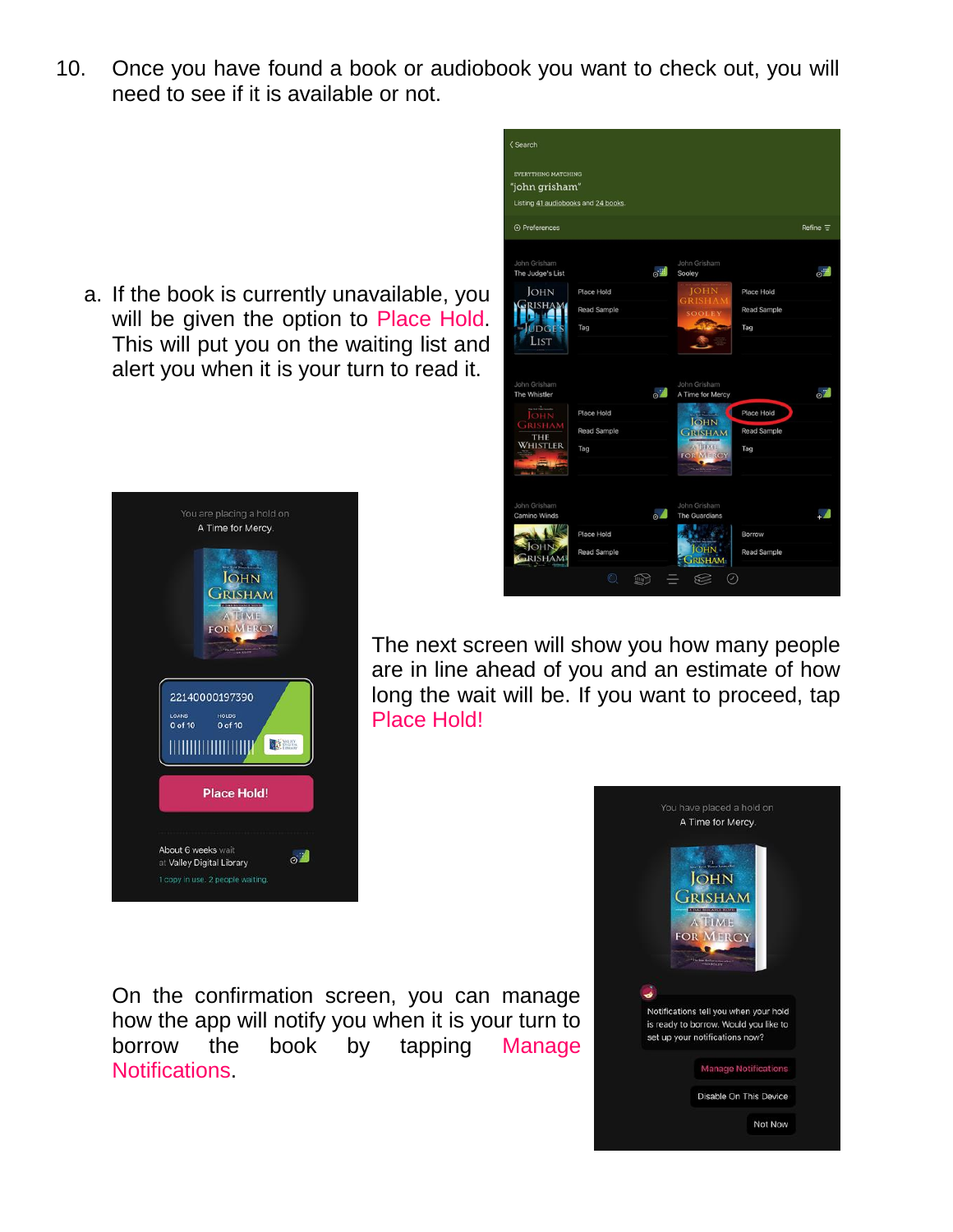b. If the book is currently available, you will be given the option to Borrow.





On the next screen, tap Borrow! to download it to your app.

On the confirmation screen, it will tell you how long you will have the book to read/listen to. At the end of the borrow period, the book will automatically be removed from your device, so there will never be any late fees.